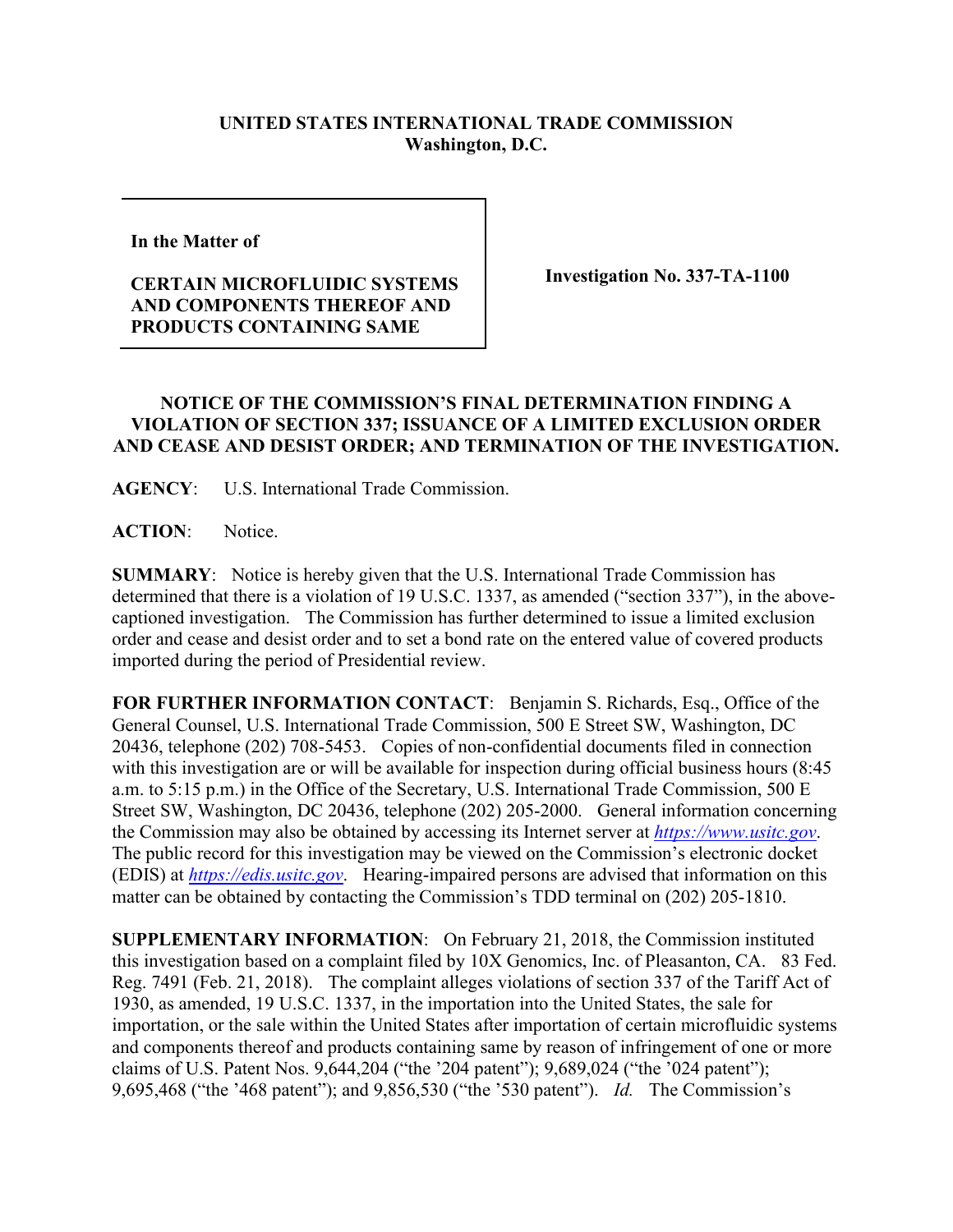notice of investigation named as the sole respondent Bio-Rad Laboratories, Inc. of Hercules, CA. *Id.* The Office of Unfair Import Investigations ("OUII") is participating in this investigation. *Id.*

On July 12, 2019, the administrative law judge ("ALJ") issued the final initial determination ("ID"). The ID found a violation of section 337 by virtue of Bio-Rad's indirect infringement of the '024, the '468, and the '530 patents. The ID found that 10X had not established a violation with respect to the '204 patent. The ID also found that Bio-Rad failed to establish invalidity of any of the asserted claims of any patent. The ID further found that the domestic industry requirement was satisfied for each of the asserted patents. Finally, the ID found that Bio-Rad had not carried its burden with respect to various additional affirmative defenses, including improper inventorship and ownership.

On July 25, 2019, the ALJ issued her recommended determination on remedy and bonding. The ALJ recommended, upon a finding of violation, that the Commission issue a limited exclusion order, issue a cease and desist order, and impose a bond in the amount of twenty-five percent of the entered value of any covered products imported during the period of Presidential review.

On July 29, 2019, 10X, Bio-Rad, and OUII submitted petitions seeking review of the ID. On August 6, 2019, 10X, Bio-Rad, and OUII submitted responses to the others' petitions. On August 26, 2019, 10X and Bio-Rad submitted comments on the public interest pursuant to Commission Rule 210.50(a)(4).

On October 17, 2019, the Commission issued a notice indicating its determination to review the ID with respect to (1) all findings related to a violation based on the '024 patent; (2) all findings related to a violation based on the '468 patent; (3) noninfringement of the '204 patent; (4) all findings related to a violation based on the '530 patent; (5) Bio-Rad's inventorship and ownership defenses; and (6) a typographical error on page 91. The same notice also requested briefing from the parties on certain of those issues, and on remedy, bonding, and the public interest. The notice also included an extension of the target date to December 19, 2019.

The parties filed their initial responses to the Commission's questions on October 31, 2019, and their replies on November 7, 2019.

Upon review of the parties' submissions, the ID, RD, and evidence of record, the Commission has determined that Bio-Rad violated section 337 by reason of infringement of asserted claims 1, 5, 17, 19, and 22 of the '024 patent, claims 1, 6, 7, 9, and 21 of the '468 patent, and claims 1, 4, 11, 14, 19, 26, and 28 of the '530 patent. The Commission found no violation with respect to the '240 patent. The Commission has further determined to issue a limited exclusion order prohibiting further importation of Bio-Rad's infringing microfluidic systems and a cease and desist order against Bio-Rad. The Commission will set a bond of twenty-five percent of entered value on Bio-Rad's infringing microfluidic systems imported during the period of Presidential review.